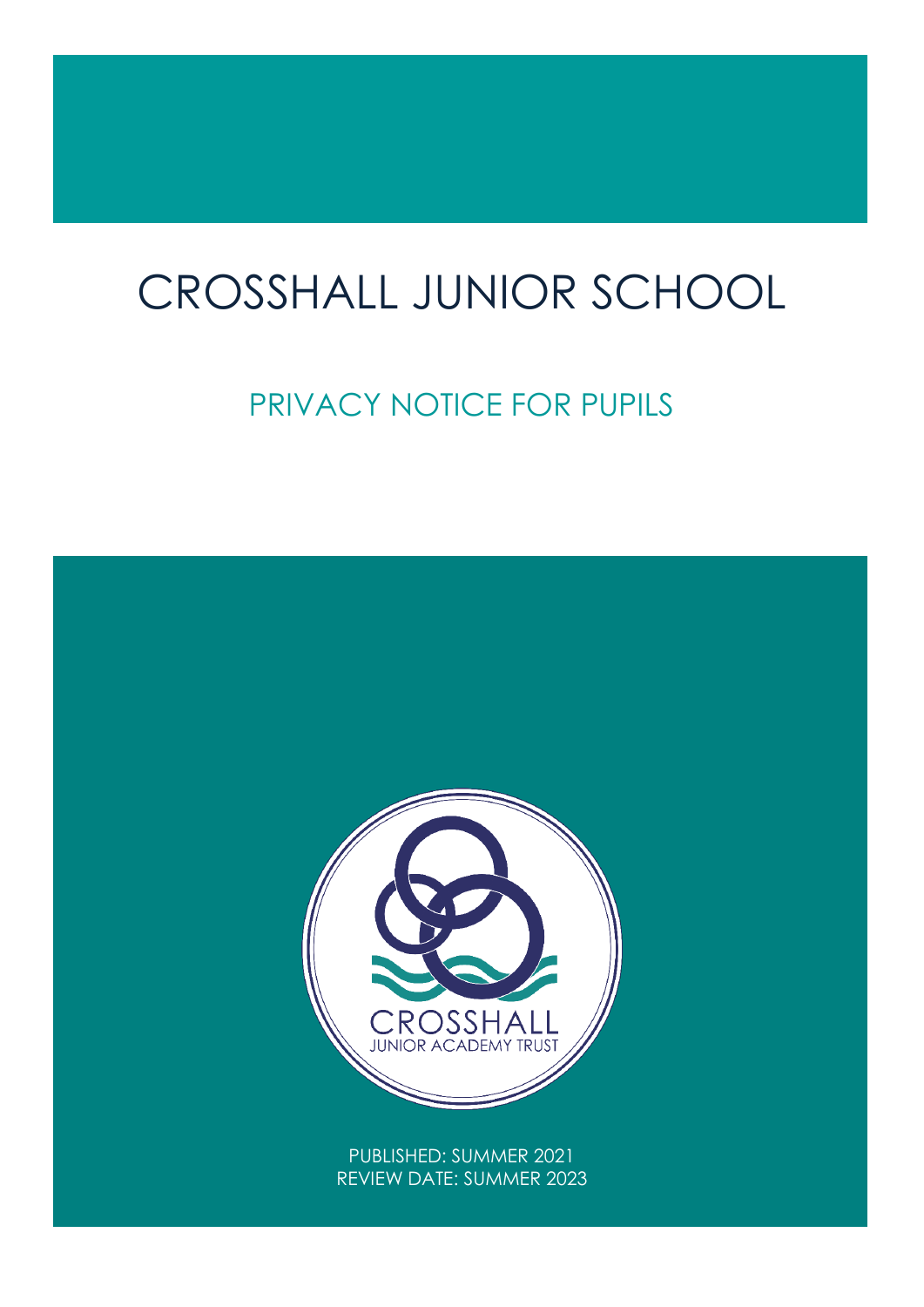# **Privacy notice for pupils**

Under data protection law, individuals have a right to be informed about how the school uses any personal data that we hold about them. We comply with this right by providing privacy notices to individuals where we are processing their personal data.

This privacy notice explains how we collect, store and use personal data about **pupils**.

We, Crosshall Junior School Academy Trust, are the 'data controller' for the purposes of data protection law.

Our data protection officer is Paul Stratford (see 'Contact us' below).

#### **The personal data we hold**

Personal data that we may collect is essential for the school to fulfil its official functions and meet legal requirements. Personal data that the school may use, store and share (when appropriate) about students/pupils includes, but is not restricted to:

- Contact details, contact preferences, date of birth, identification documents
- Results of internal assessments and externally set tests
- Pupil and curricular records
- Characteristics, such as ethnic background, eligibility for free school meals, or special educational needs
- Exclusion information
- Behaviour information
- Medical information including details of any medical conditions, including both physical and mental health
- Attendance information
- Safeguarding information
- Details of any support received, including care packages, plans and support providers
- Photographs
- Data about use of the school's information and communications system

We may also hold data about students/pupils that we have received from other organisations, including other schools, local authorities and the Department for Education.

#### **Why we use this data**

We use this data to:

- Support student/pupil learning
- Monitor and report on student/pupil progress
- Provide appropriate pastoral care
- Protect student/pupil welfare
- Assess the quality of our services
- Administer admissions waiting lists
- Carry out research
- Comply with the law regarding data sharing

#### **Our legal basis for using this data**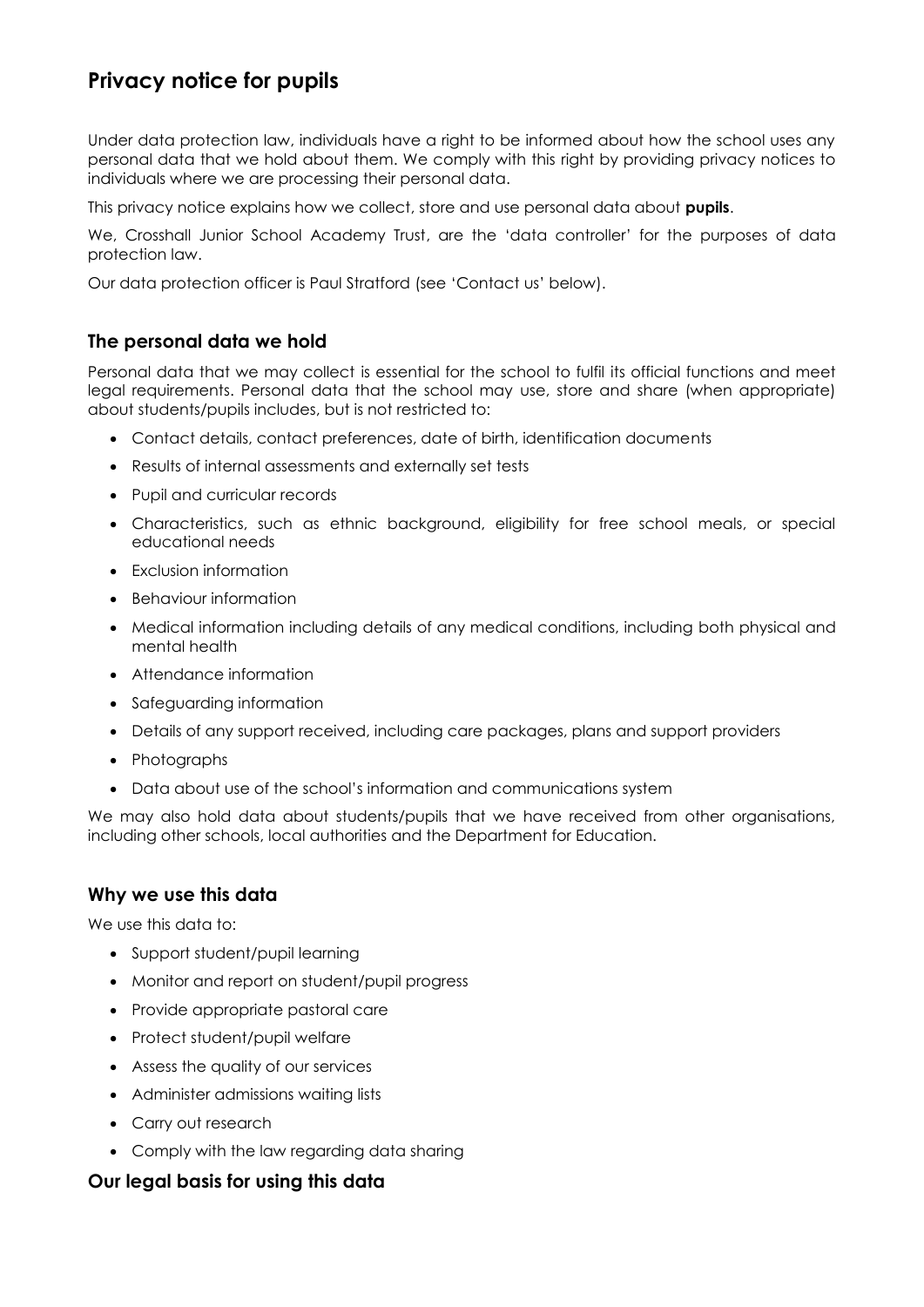We only collect and use pupils' personal data when the law allows us to. Most commonly, we process it where:

- We need to comply with a legal obligation
- We need it to perform an official task in the public interest

Less commonly, we may also process pupils' personal data in situations where:

- We have obtained consent to use it in a certain way
- We need to protect the individual's vital interests (or someone else's interests)

Where we have obtained consent to use pupils' personal data, this consent can be withdrawn at any time. We will make this clear when we ask for consent, and explain how consent can be withdrawn. Consent will usually be sought from pupils aged over the age of twelve but from parents/carers if the child is younger than that or if the pupil is not considered mature enough to understand their rights over their own data.

Some of the reasons listed above for collecting and using pupils' personal data overlap, and there may be several grounds which justify our use of this data.

#### **Our basis for using special category data**

For 'special category' data, we only collect and use it when we have both a lawful basis, as set out above, and one of the following conditions for processing as set out in data protection law:

- We have obtained explicit consent to use the special category personal data in a certain way
- We need to perform or exercise an obligation or right in relation to employment, social security or social protection law
- We need to protect an individual's vital interests (i.e. protect a child's life or someone else's life), in situations where they are physically or legally incapable of giving consent
- The data concerned has already been made manifestly public by the data subject.
- We need to process it for the establishment, exercise or defence of legal claims
- We need to process it for reasons of substantial public interest as defined in legislation
- We need to process it for health or social care purposes, and the processing is done by, or under the direction of, a health or social work professional or by any other person obliged to confidentiality under law
- We need to process it for public health reasons, and the processing is done by, or under the direction of, a health professional or by any other person obliged to confidentiality under law
- We need to process it for archiving purposes, scientific or historical research purposes, or for statistical purposes, and the processing is in the public interest

For criminal offence data, we will only collect and use it when we have both a lawful basis, as set out above, and a condition for processing as set out in data protection law. Conditions include:

- We have obtained consent to use it in a specific way
- We need to protect an individual's vital interests (i.e. protect a child's life or someone else's life), in situations where they are physically or legally incapable of giving consent
- The data concerned has already been made manifestly public by the data subject.
- We need to process it for, or in connection with, legal proceedings, to obtain legal advice, or for the establishment, exercise or defence of legal rights
- We need to process it for reasons of substantial public interest as defined in legislation

#### **Collecting this information**

We collect pupil information in a variety of ways including, but not limited to:

• Registration and application forms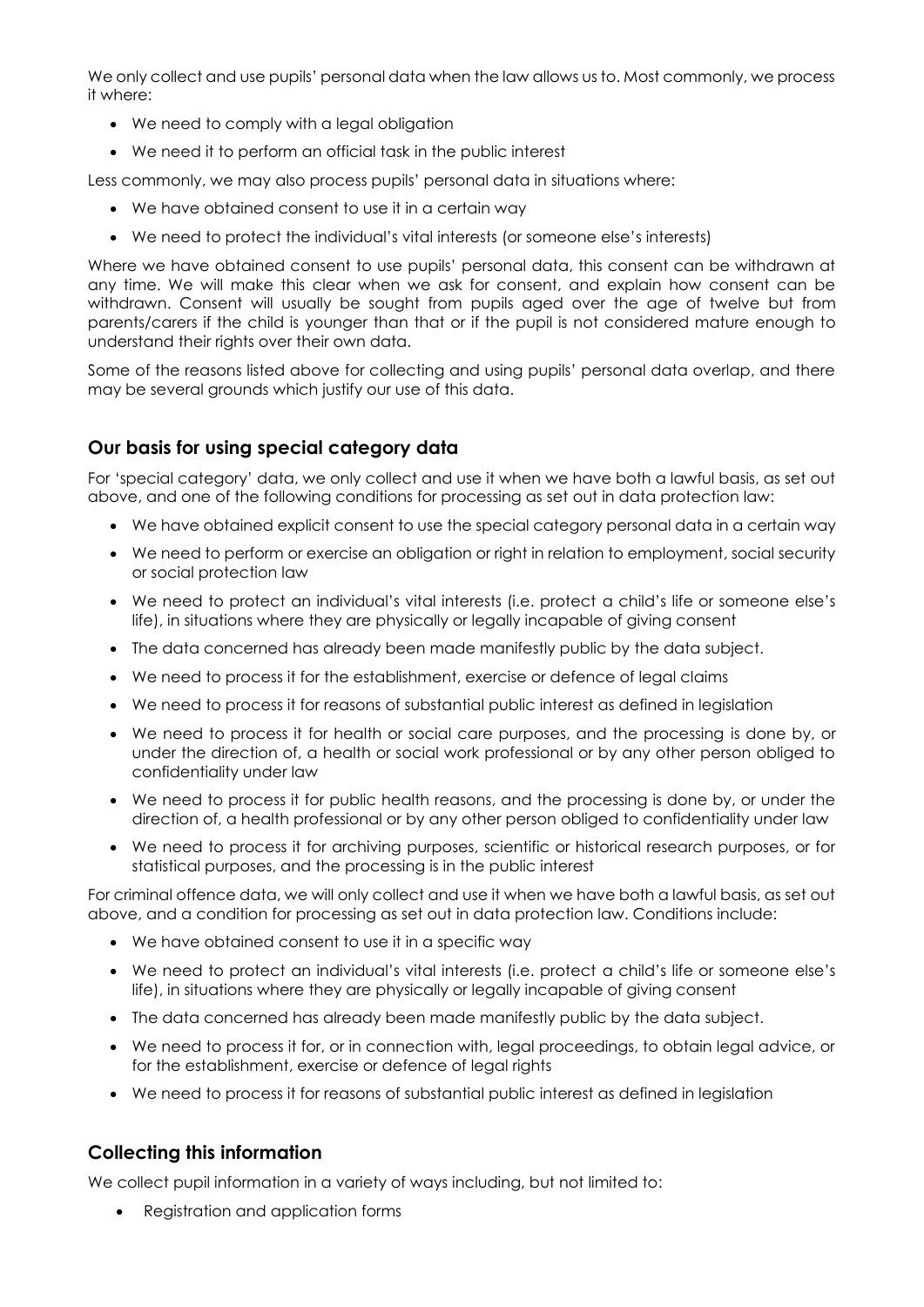- MIS Data collection
- Via Common Transfer File or secure file transfer from a previous school
- In the process of carrying out our public task

While the majority of information we collect about pupils is mandatory, there is some information that can be provided voluntarily.

Whenever we seek to collect information from a pupil or their parent/carer, we make it clear whether providing it is mandatory or optional. If it is mandatory, we will explain the possible consequences of not complying.

#### **How we store this data**

We keep personal information about students/pupils while they are attending our school. We may also keep it beyond their attendance at our school if this is necessary in order to comply with our legal obligations. We keep personal data according to the Retention Schedule set out in the Information and Record Management Society's Toolkit for Schools. This can be found [here.](http://irms.org.uk/?page=schoolstoolkit&terms=%22toolkit+and+schools%22)

#### **Data sharing**

We do not share information about pupils with any third party without consent unless the law and our policies allow us to do so.

Where it is legally required, or necessary (and it complies with data protection law) we may share personal information about pupils with:

- Our local authority to meet our legal obligations to share certain information with it, such as safeguarding concerns and exclusions and to ensure that it can conduct its statutory duties.
- Schools our pupils are moving to to help us support our pupils who are moving to another school by easing the transition process
- The Department for Education to meet our legal obligations to share certain information with it.
- The pupil's family and representatives to provide regular reports on the pupil's progress and to ensure the pupil's safety whilst at school
- Educators and examining bodies to meet our legal obligations and allow the pupil to be entered for assessments
- Ofsted to meet our legal obligations
- Suppliers and service providers to enable them to provide the service we have contracted them for
- Survey and research organisations to help us fulfil our public task
- Health authorities to meet our legal obligation to keep our pupils safe
- Health and social welfare organisations to meet our legal obligation and to protect the pupils
- Professional advisers and consultants to help us fulfil our public task
- Charities and voluntary organisations to help us fulfil our public task and to protect the pupils
- Police forces, courts, tribunals to meet our legal obligations to share information with them

#### **Transferring data internationally**

Where we transfer personal data to a country or territory outside the European Economic Area, we will do so in accordance with data protection law.

#### **National Pupil Database**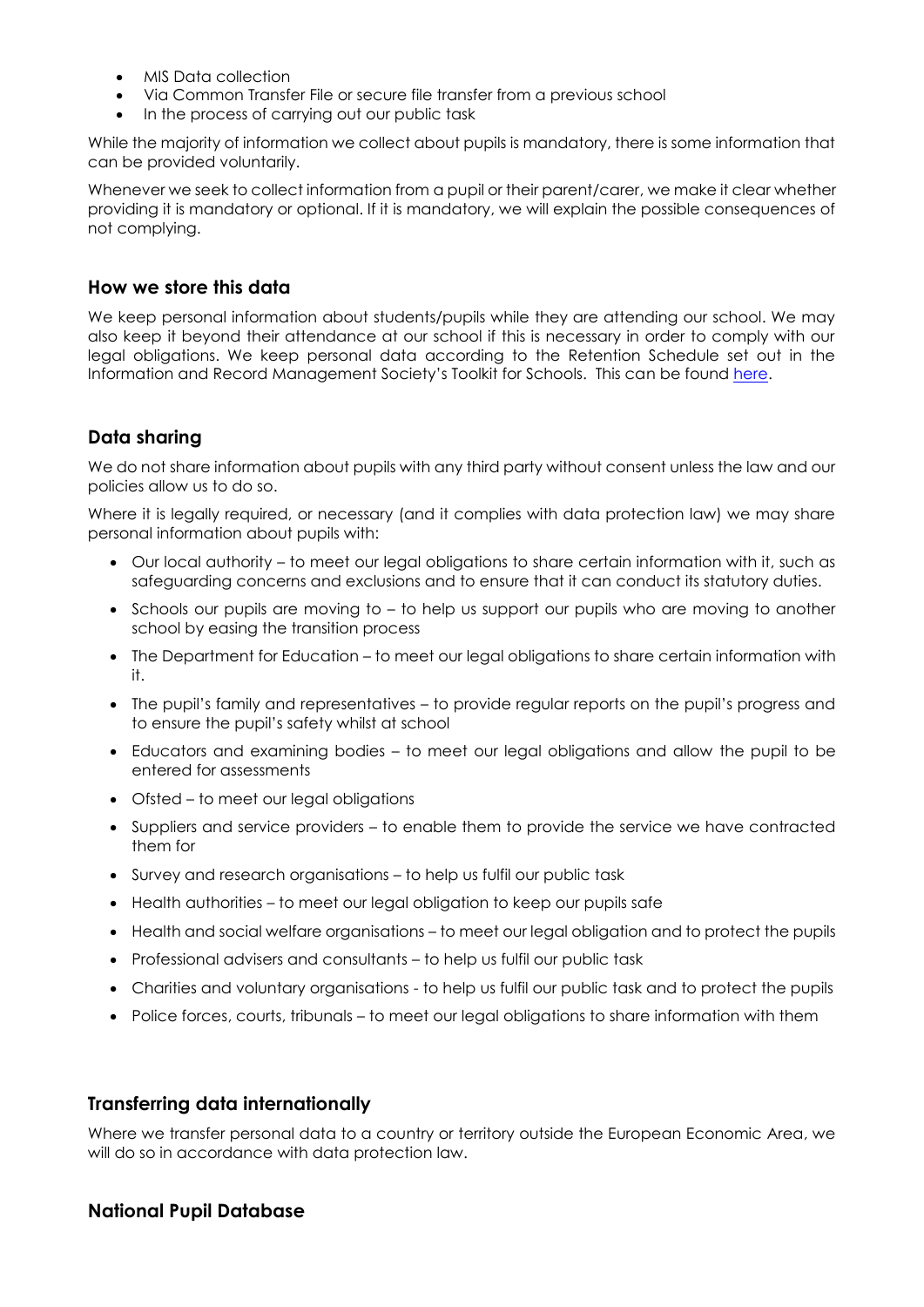We are required to provide information about pupils to the Department for Education as part of statutory data collections such as the school census and early years' census.

Some of this information is then stored in the [National Pupil Database](https://www.gov.uk/government/publications/national-pupil-database-user-guide-and-supporting-information) (NPD), which is owned and managed by the Department for Education and provides evidence on school performance to inform research.

The database is held electronically so it can easily be turned into statistics. The information is securely collected from a range of sources including schools, local authorities and exam boards.

The Department for Education may share information from the NPD with other organisations which promote children's education or wellbeing in England. Such organisations must agree to strict terms and conditions about how they will use the data.

For more information, see the Department's webpage on [how it collects and shares research data.](https://www.gov.uk/data-protection-how-we-collect-and-share-research-data)

You can also [contact the Department for Education](https://www.gov.uk/contact-dfe) with any further questions about the NPD.

#### **Parents and pupils' rights regarding personal data**

Pupils have a right to make a **'subject access request'** to gain access to personal information that the school holds about them.

Parents/carers will usually be expected to make a request with respect to their child's data where the child's age (usually under the age of twelve) or special needs mean the child is not mature enough to understand their rights over their own data, or alternatively where the child has provided consent for them to make the request.

If a valid subject access request is made, and if we do hold data about the pupil, we will:

- Give you a description of it
- Tell you why we are holding and processing it, and how long we will keep it for
- Explain where we got it from, if not from you or your child
- Tell you who it has been, or will be, shared with
- Let you know whether any automated decision-making is being applied to the data, and any consequences of this
- Give you a copy of the information in an intelligible form

Individuals also have the right for their personal information to be transmitted electronically to another organisation in certain circumstances.

Parents/carers also have a legal right to access to their child's **educational record**. To request access, please contact the Office Manager on 01480 475972 or email office@crosshalljunior.co.uk

#### **Other rights**

Under data protection law, individuals have certain rights regarding how their personal data is used and kept safe, including the right to:

- Object to the use of personal data if it would cause, or is causing, damage or distress
- Prevent it being used to send direct marketing
- Object to decisions being taken by automated means (by a computer or machine, rather than by a person)
- In certain circumstances, have inaccurate personal data corrected, deleted or destroyed, or restrict processing
- Claim compensation for damages caused by a breach of the data protection regulations

To exercise any of these rights, please contact the Office Manager on 01480 475972 or email office@crosshalljunior.co.uk. These rights can be exercised by parent/carer on behalf of a child on the same basis that they may make a Subject Access Request.